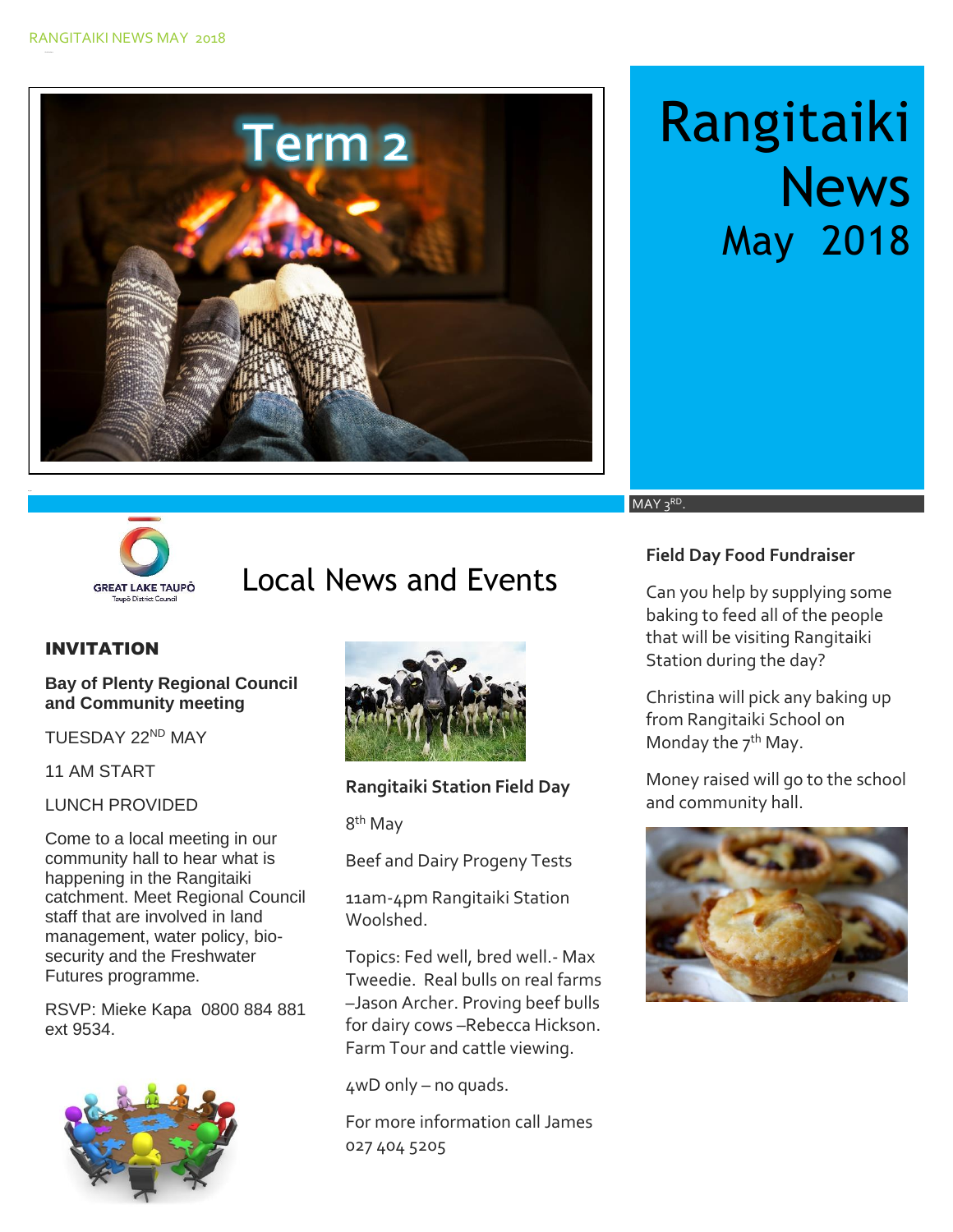### New Web Site



### Rangitaiki School He iwitahi e mahi ana

Have you checked out our new school website?

#### [www.rangitaiki.school.nz](http://www.rangitaiki.school.nz/)

It's pretty flash! On it you can find all our present and past newsletters and information as well as video clips and photos.

#### B.O.T

The next meeting is on the 10<sup>th</sup> of May at 6.30pm in the staffroom. All welcome.



We are looking for someone local to mow our school lawns on a regular basis. It takes 4 hours to mow the entire school field and grass around the school on a ride on lawnmower. We would be happy to pay \$80 per mow.

If this sounds like something you could do please contact the school on 3842801.

#### **Pest Control**

#### **May - 30th April 2018**

EPRO have been contracted by Timberlands Ltd and PF Olsen Ltd to undertake animal pest control operations within their forests in the Bay of Plenty and Waikato Regions. This will involve areas in Kaingaroa, Whirinaki, Ngahuinga, Opepe South, Mangaorewa/Kaharoa, Paengaroa, Ruahini, State Forest 28 and Okere Forests.

They will be using 1080 baits and spray in some areas.

We have the map of the areas at school. If you would like a copy please pop in and ask.

**Honda Kids Campout** 

**Thank you!**

j

**A very big thankyou to Greg Power and his team from Power Adventures for the donation of \$1500 from the Honda Kids Campout.**





Nicola Martin is looking for accomodation in the Rangitaiki area. She needs to be out of her place on Monowai by the first of June.

Do you have a one or two bedroom house for her to move into . She has some pets that would need to move with her.

Please contact Nicky on 022 643 8120

## Playgroup **Every Wednesday at 10.30** in the community hall.

The cost is \$2.00 to cover the power.



# Day Care

*We have had request for anyone providing day care/crèche in their own home in the area. If this sounds like something you could do, please let the school know and we will pass the information on.*